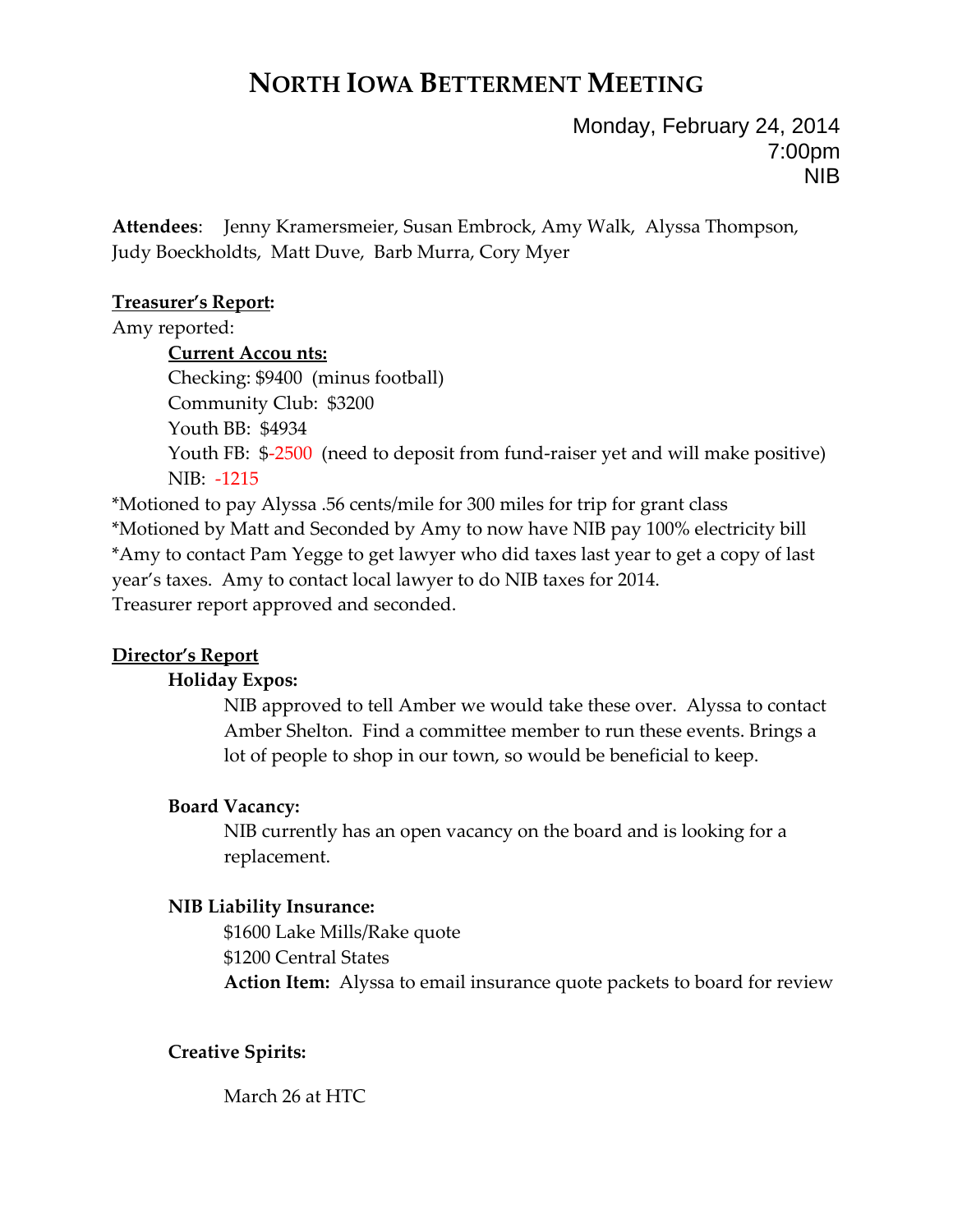#### **Football:**

37 volunteers showed up on the 22nd to help make about 480 pizzas. Kids had fun making the pizzas and making the pizza's ran smooth. They

used the school commons and kitchen.

They were successful to raise one team's registration cost of \$1700 for next year.

**\***Was voted to have coaches in charge of football program next year, not NIB. NIB will help coaches with meetings and YSF coordination. Coaches will be responsible for uniforms, concessions, and games.

#### **Grant Glass in Des Moines:**

Alyssa reported she learned a lot and it was very beneficial. She was able to be network with 9 other non‐profit groups that were also attending the class. She received a lot of information to use to help write grants.

## **Welcome Folders:**

Emi designed a new front sticker for the NIB welcome packet to include all four communities. Alyssa plans to contact the 300 businesses to get information into each packet. NIB plans to provide each community with 5 packets, until more is requested.

#### **Fireworks:**

Jason Wubben, fire department, asked if they could use same money donation from NIB as last year, \$5000. They state they need to order fireworks before end of March—prior to the breakfast fund‐raiser for the event—to get better deal. At this time, NIB does not have finances to be certain \$5K is doable. We asked fire department to wait until March, so we have a better understanding of our finances for the event.

#### **Easter Brunch:**

#### **April 19, 2014. 10:30‐12:30**

Since Mike Kettwick is no longer on community club or fire department, need to find someone to be in charge of this fund‐raiser. Brian Blodgett stopped in during meeting and stated he would take care of the food portion and charge NIB at the store. NIB is responsible for working with Mr. Meyer (FFA) to be the workers.